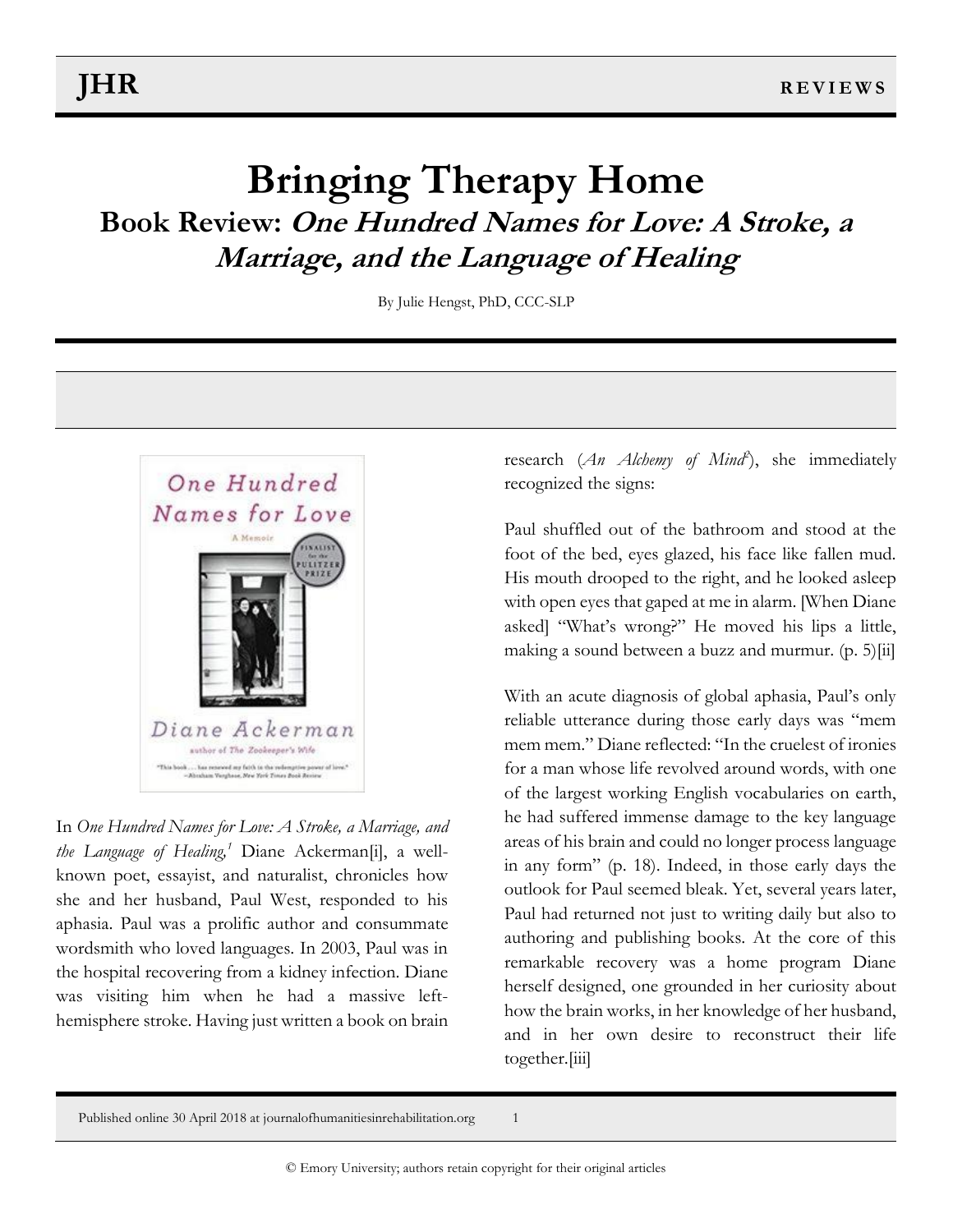# **Rehabilitation: The Early Weeks**

*One Hundred Names for Love* is organized into two parts. Part One, *The Cartography of Loss,* opens at the moment of Paul's stroke and continues through his inpatient rehabilitation at the hospital. Diane describes these early weeks as frustrating, confusing, and exhausting both for her and Paul. With little understanding of what the future might hold, she was now faced with making life choices for both of them. The early diagnosis from the speech-language pathologist (SLP) included: *oral apraxia and severe apraxia of speech; expressive and receptive aphasia; and dysphagia with risk of aspiration*. Diane watched hopefully as Paul struggled to talk—as he gradually formed more words (although it was mostly jargon) and occasionally produced more meaningful sentences, like "I speak good coffee!" Diane struggled to find new ways of communicating with him and found that carrying on one-sided conversations was exhausting. Although Diane's memoir focuses mostly on Paul's aphasia, she also describes the complex disruptions caused by the stroke—his visual field cut; his problems with walking and balance; and his inability to recall and follow through on multistep tasks of everyday life such as getting in and out of bed, managing personal hygiene, and eating and swallowing. Throughout these weeks in the hospital, Paul expressed his fervent desire to go home. And Diane finally agreed. At six weeks poststroke, she moved Paul and his rehab program home.

### **Rehabilitation: At Home**

Ackerman devotes more than half the book to Part Two, *A House Made of Words*. Here she describes their time at home and her realization that she would have to take charge of Paul's rehab program. Diane refused to accept the bleak prognosis for Paul's future. She was buoyed by a visit from their acquaintance, well-known neurologist and author Oliver Sacks, who counseled them not to listen to doctors who said there was only a short window of opportunity for improvement, noting: "You can continue to improve at any time, one year, five years from now. ... I have a relative who kept making important improvements ten years after her stroke." (p. 119). From her study of the brain, Diane knew that, to prompt his brain cells to grow more connections and the right connection, Paul needed an *enriched environment* (every bit as much as the lab rats who thrived in enriched cages). Thus, she set out to *drench* Paul in meaningful language and meaningful routines.

To help achieve this drenching, Diane hired an assistant, Liz, a nurse who had "the gift of gab" (p. 158). Liz's job was not only to help Paul with his daily care (such as managing his insulin and preparing meals), but also to talk with him all day, every day. During her daily visits, Liz engaged Paul as an audience to her stories, regaling him with updates on the nefarious exploits of Gustaf (her neighbor) as well as more mundane stories about her own trips and past jobs. When Paul was too tired to fully listen, Liz and Diane would chatter together to pass the time, allowing Paul to be a peripheral participant in their back-andforth banter. At other times Liz would create on-thespot word games with Paul, trying to impress him with her new medical knowledge:

"I have a word for you," she'd say teasingly or as though she was bearing a gift. "Do you know *anhedonia*?" … [or] "Wanna hear about the four major types of prostate surgery?" (p. 205).

Published online 30 April 2018 at journalofhumanitiesinrehabilitation.org 2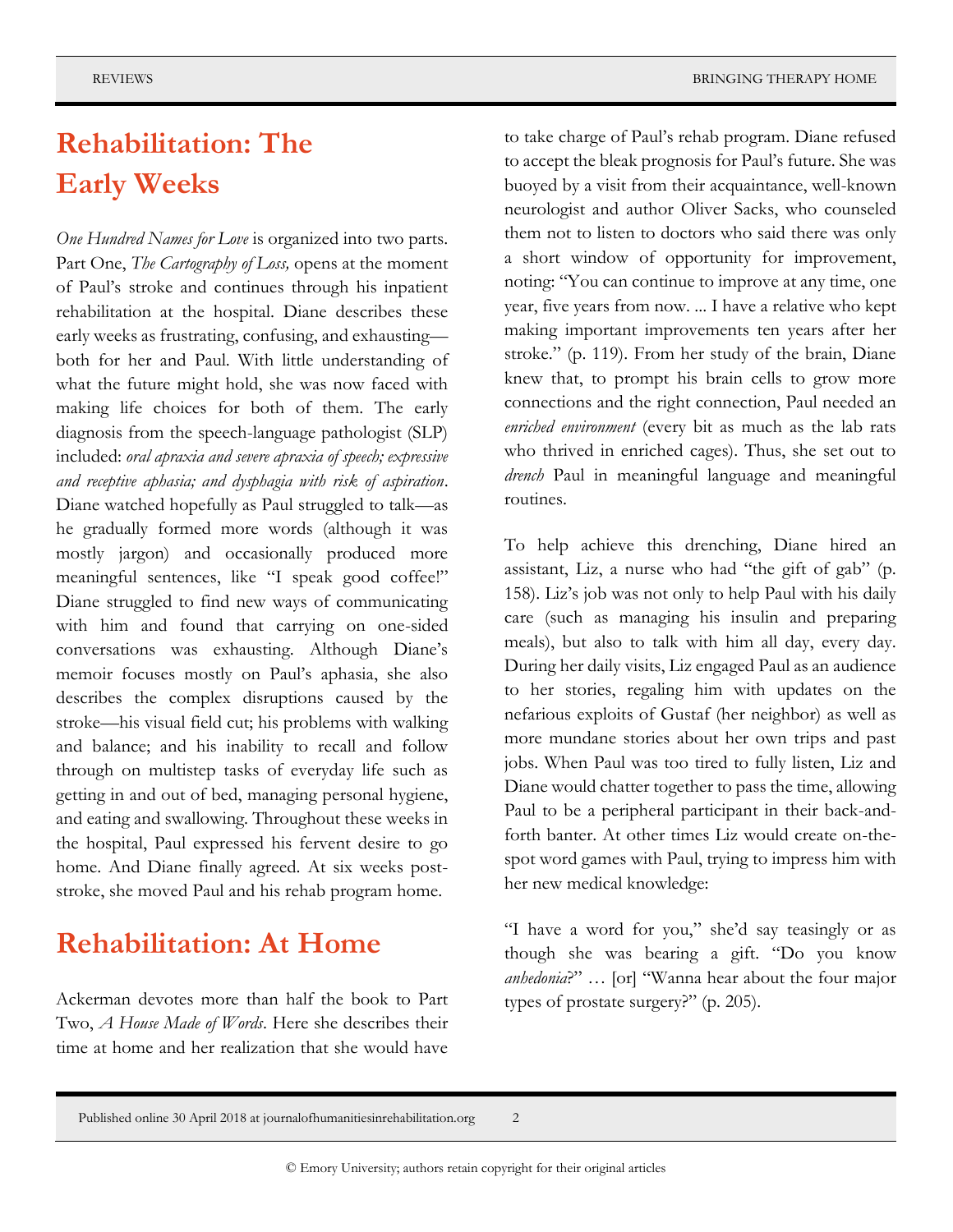Liz would also lure Paul into talking by asking about things she saw around the house:

"In the library, there's a photo of you and Diane standing next to another couple in front of a little plane. It's a neat photo. Where were you going?" (p. 206).

Such inquiries would launch a series of exchanges as they worked together to uncover the details about the object—with Paul remembering key words and Liz successfully guessing or Liz ending the search by saying, "We'll ask Diane." (p. 208).

Diane described numerous ways she worked to reshape their home and reinvent daily routines that could accommodate Paul's new ways of navigating physical spaces, decrease his dependence on her for routine activities, and minimize her concerns for his safety. They installed raised toilet seats, bought him an electric razor, and made certain areas of the house (such as the kitchen stove) off-limits. "So much now dumbfounded him, especially household gadgets," (p. 137), Diane recalled. She also worked to minimize his daily frustrations, adding brightly colored dots to the buttons he routinely used on the remote control for the television and the control panel for the microwave oven. To help prevent him from falling, she hired people to install a railing in the garden to make it easier for Paul to get safely to the swimming pool on his own. Paul met with the men to make sure the railing height was just right.

With each of her decisions, Diane pursued her goals of helping Paul participate in life and above all to reconnect with his love of language. By engaging him so intensely in meaningful communication and by supporting all of his spoken and written attempts, Diane pushed Paul to be creative and playful with the

words he did produce and to savor them all. When she suggested, at only two months post-stroke, that Paul start working on his own memoir of aphasia, he agreed. Liz's role then expanded to that of literary assistant, taking dictation at first and later helping edit his written drafts[.\[iv\]](#page-6-3) His memoir of aphasia, *The Shadow Factory,<sup>5</sup>* was published in 2008.

<span id="page-2-0"></span>On another occasion, Diane heard Liz casually ask Paul if he had pet names for his wife. Crestfallen, he replied:

"Used to have...hundreds," he said with infinite sadness. "Now I can't think of one." (p. 249).

So, Diane challenged Paul to make up new names for her, and he responded by greeting her every morning for one hundred days with a new imaginative nickname—*Celandine Hunter* (celandine is a yellowflowering poppy that has been used as an herbal medicine); *Swallow Haven*; *Spy Elf of the Morning Hallelujahs*; and 97 mor[e\[v\].](#page-6-4) It is this playful activity of devising a new repertoire of romantic nicknames that gives the book its title, *One Hundred Names for Love.*

## <span id="page-2-1"></span>**Therapy Mismatches**

After Paul's discharge from the hospital, Diane had arranged for him to continue his daily speech therapy sessions at home, but found that what happened in those few hours a week was far from enough to overcome his aphasia and too often misaligned with Paul's interests and experiences. Diane reflects on how his SLP sessions at home mirrored his early sessions in the hospital. Quick to correct and reshape his immediate aphasic errors, SLPs often missed what was creative in Paul's multilingual labels and more playful responses. Diane describes one session when Paul was naming items in artwork postcards that she had given

Published online 30 April 2018 at journalofhumanitiesinrehabilitation.org 3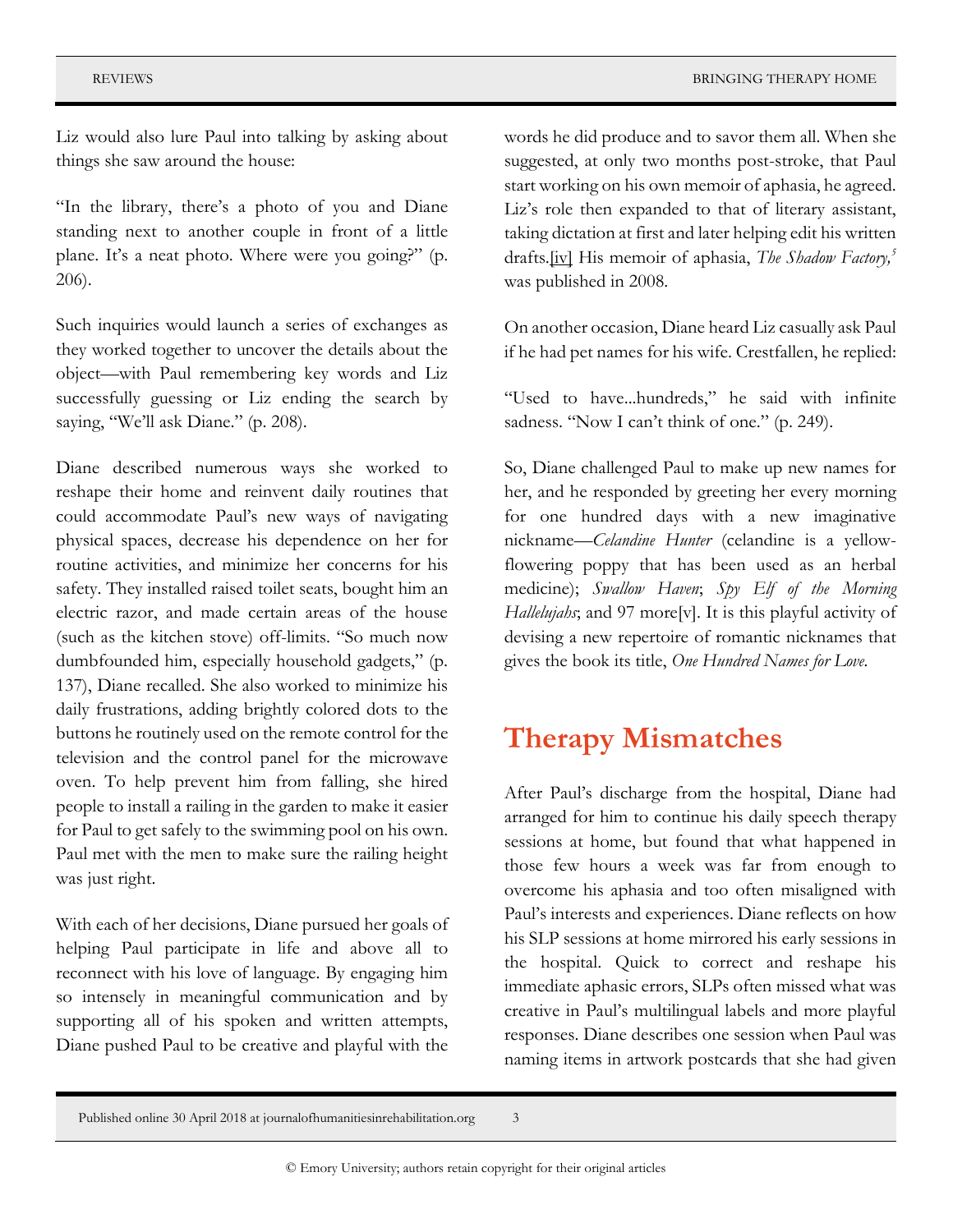the SLP to use along with her flashcards. Diane was watching as Paul grappled with the cards, "most of which left him speechless or uttering the wrong words." When they got to one showing Raphael's famous painting of two baby angels leaning on chubby elbows over a balcony, Paul said, "Chair-roo-beem." The SLP patiently corrected him, "No, … these are angels, AINGELS" (p. 191). Diane found herself explaining that *cherub* is a word for a baby angel, and *cherubim* is its plural form. Diane concluded that both the therapists and the therapy tasks were a mismatch for Paul:

Many of the speech therapy exercises—matching word with object, filling in the blanks—emphasized the detailed, linear thinking that meant visiting the gaping ruins of Paul's private hell, his damaged left hemisphere. Good practice, designed to exercise his weakest areas, they nonetheless brought a steep sense of failure. A lifelong overachiever and exceptional student, he knew that half wrong was a dismal result. And failing so miserably at simple exercises, he began to sink into a depression again. (p. 147-148)

During Paul's early recovery, five different SLPs visited them to provide in-home therapy sessions. Diane recalls that, despite the hardworking and polite professionalism of each of the SLPs, they didn't know Paul, and Paul disliked what he perceived to be their "condescending and too corrective manner" (p. 190- 191).

Years later, during one of Paul's too frequent hospitalizations, Diane struck up a conversation with a new doctor who was looking with pity at Paul's recent brain scan. Although the image did not indicate any new damage, old lesions were clearly evident throughout his brain, including in the left temporal, parietal, and frontal lobes. Diane asked him, "What does the scan tell you?" The doctor responded by pointing to all the damaged brain regions evident on the scan and saying: "I'd assume this man has been in a vegetative state." Diane responded:

"Far from it. Would you believe he's written several books since then? That he's been aphasic but communicative, swimming a lot, living a much more limited life, but a happy and relatively normal one."

His face flashed in disbelief. "How is that possible?" He asked quietly, as if thinking out loud. Looking back at the scan's deadened landscape, and shaking his head again.

"Working the brain hard every day for four and a half years since the stroke." (p. 294)

# **Outcomes and Lessons Learned**

Diane closes the book with two short chapters. The *Epilogue* gives readers a glimpse of Paul at five years after his stroke having regained much of his command of, and love for, language. In *Postscript*: *Some Lessons Learned,* Diane reflects on how their experiences redesigning their home life to work Paul's brain hard every day resonated with many current directions in clinical research. Specifically, she highlights immersion programs, supportive and adaptable communication partners, a focus on meaningful and creative communication, and developing functional and supportive routines that recognize the often toolimited energies available to patients and caregivers alike.

Published online 30 April 2018 at journalofhumanitiesinrehabilitation.org 4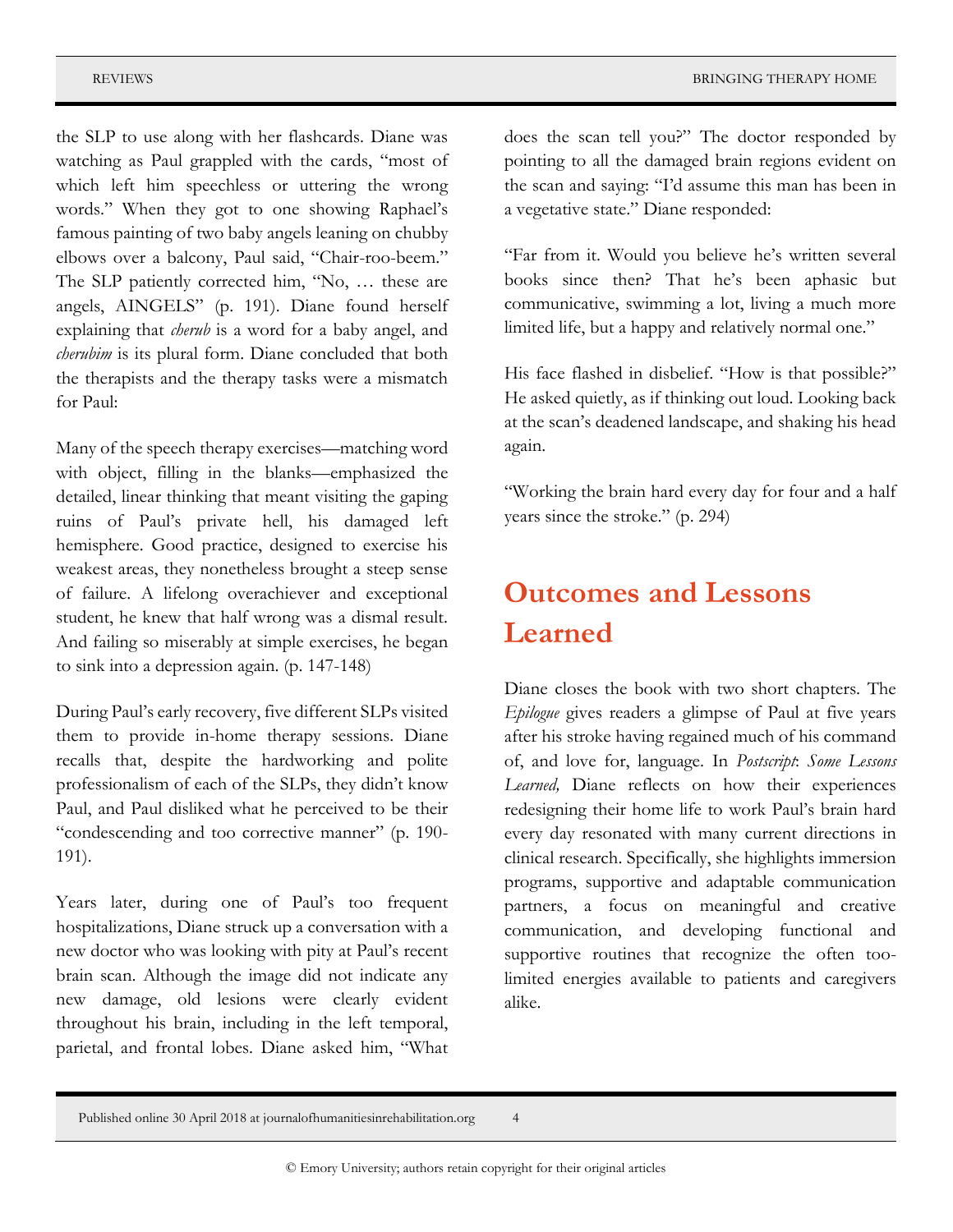#### **Reviewer Commentary**

Memoirs such as *One Hundred Names for Love* provide opportunities to explore the lived experiences of stroke and aphasia from the perspective of specific patients, their family members, and their everyday activities. Although Ackerman had written a popular book exploring the mysteries of the human brain and discussing developments in modern brain research, the contributions of this memoir are not in its detailed accounts of brain damage or neuroscience, and specialists may actually quibble with some of Ackerman's use of terms. Readers should not approach memoirs as if they are textbooks, just as clinicians should not approach individual clients as if they are simply textbook examples of stroke and aphasia. What *One Hundred Names for Love* does offer is an evocative account of one couple's experiences with aphasia.

The rich particulars that Diane offers about Paul's life remind us that all clients, beyond their diagnostic labels, are unique individuals fully situated in social worlds, historical trajectories, and complex interactions between their physical abilities and environments. Memoirs can be seen as contributing to the longstanding tradition in clinical neurology of developing rich clinical narratives of the impacts of brain injuries on the lives of specific individuals.<sup>6,7</sup>

Drawing on the work of anthropologists,<sup>8</sup> my colleagues and I have argued for the value of *thick description*<sup>9</sup>—that is, for interpreting disciplinary categories through the personal meanings and lived experiences of the individuals being observed. We have argued that clinical reasoning involves a specialized form of thick description that requires clinicians to understand a client's clinical profile through a detailed understanding of the activities and practices of each

client's everyday life worlds. However, our analysis of more than 70 years of published articles documented that thick description of the lived experiences of people with acquired cognitive-communication disorders is exceedingly rare in the research literature on aphasia and related disorders. Given this general absence, memoirs such as *One Hundred Names for Love* can help to fill the gap and critically extend the vision of life after brain damage.

Given Paul's remarkable recovery, the most striking contribution of this memoir (particularly for SLPs) is Diane's detailed descriptions of the comprehensive program of language interventions that she developed for Paul at home. To tap into the power of *enriched environments*, Diane focused on immersing Paul in meaningful communication opportunities all day, every day; on surrounding Paul with flexible and consistent communication partners; on encouraging Paul in his creative and playful language use; and above all, on supporting Paul in re-engaging in the meaningful activities of his social and professional life. Reading her memoir, I was especially struck by how Diane and Liz's interactions with Paul closely resembled the descriptions of client-clinician interactions in my research exploring how clinicians can work to build rich communicative environments in clinical spaces by taking on the role of interested and supportive communication partners with their clients, $^{10}$  and by drawing on the power of repeated engagement with meaningful activities to prompt recovery and learning for patients with aphasia.<sup>11</sup>

In the clinical literature, Paul's case would be treated as an outlier on the typical recovery curve—displaying an unexpected and extremely positive outcome. The challenge for clinicians and researchers alike is to resist the urge to dismiss Paul's case as simply an anomaly, and instead to approach it with curiosity. We need to

Published online 30 April 2018 at journalofhumanitiesinrehabilitation.org 5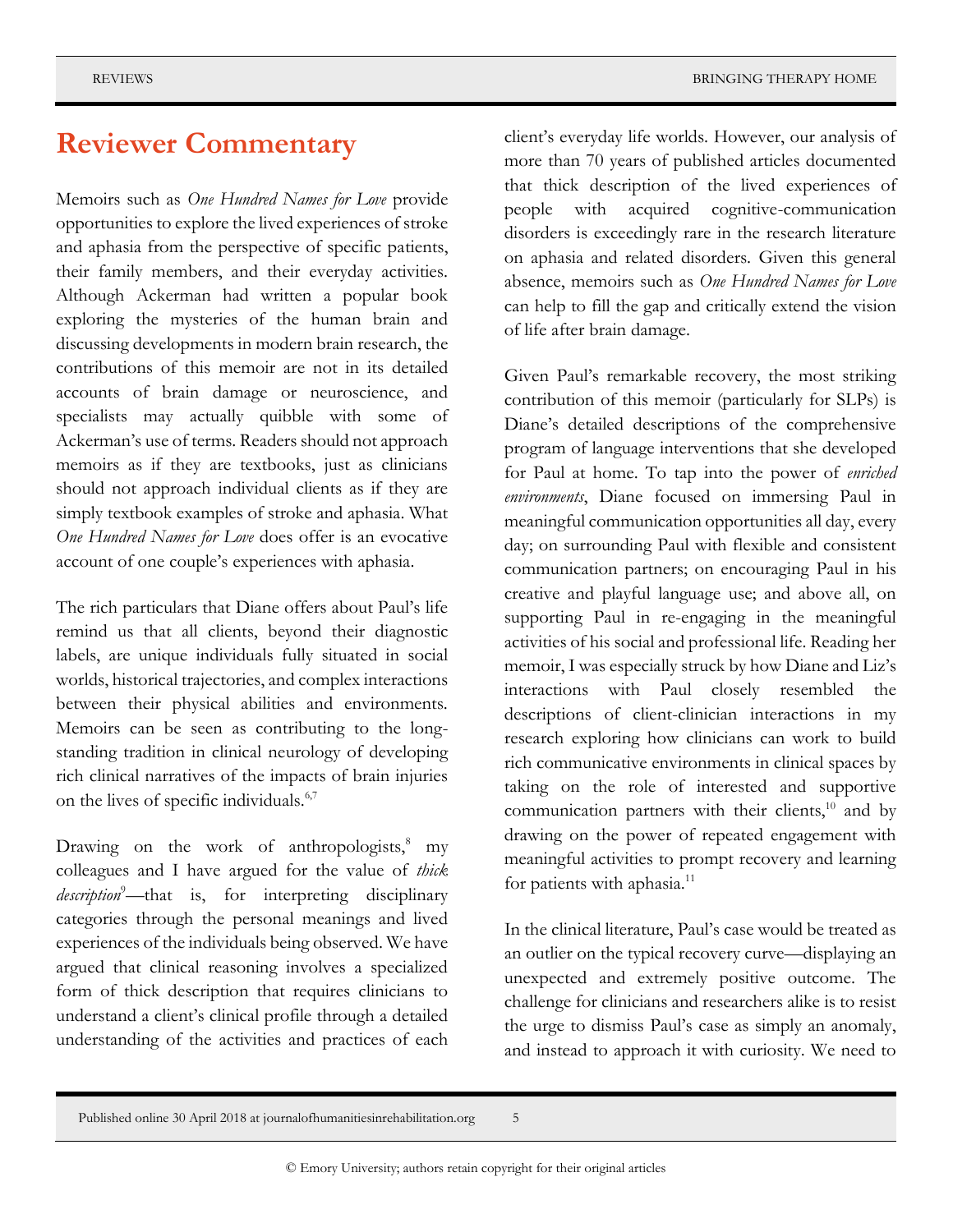ask ourselves why Paul's recovery was so successful and how we might work to replicate such success with other clients. Clearly Paul and Diane had advantages such as financial and medical resources, flexible work schedules, and social networks—and no doubt Paul's premorbid drive to achieve along with his exceptional linguistic and communicative abilities aided his recovery. However, we should not assume that these differences alone account for his success. We need to consider as well what the value is of tailoring therapy to the unique activities of specific people, of working with clients and their families as rehabilitation partners who can structure enriching environments outside of the clinic, and of developing interventions to target the flexible and creative communicative practices of everyday life, not just the predetermined linguistic productions typical of drills.

### **The Book as a Teaching Tool**

*One Hundred Names for Love* is a beautiful and thoughtprovoking read that should prompt rich and important discussions, whether among students and teachers or among experienced clinicians and researchers. Throughout the book, Diane's account resonated with the experiences I have heard from many individuals with aphasia and their families across my clinical and research career.

For newer clinicians, Diane's rich portrayal of *the cartography of loss* brings home the confusion, fear, and exhaustion that patients and their families face during acute care as they adjust to the realities of stroke, the uncertainties of their diagnoses and prognoses, and the routines of rehabilitation programs. I have found this section to be particularly helpful in highlighting the importance of providing educational resources and

communication counseling. Novice clinicians, for example, can be encouraged to discuss Diane's evolving understandings of Paul's condition and the educational materials and conversations that helped her along the way.

In Part Two, Diane's descriptions of *filling the house with language* provide many good examples of meaningful and supportive conversational practices that Diane and Liz employed with Paul, despite his limited spoken language. Both novice and experienced clinicians will find it useful to discuss the differences that Diane describes between the playful, nonjudgmental practices of Paul's nurse, Liz, and the corrective drills and responses of the SLPs. I have long argued that SLPs should be communication experts<sup>10</sup>—in practice as well as in knowledge—flexibly altering their communicative roles both to support each client's successful participation and to meaningfully address diverse communication goals. Thus, for a field that has been dominated by clinician-directed models of intervention, close attention to the power of other practices and stances can be very instructive and inspiring.

Finally, discussions of the choices Diane made and Paul's remarkable recovery should lead to provocative reflection about the goals and implementation of interventions for aphasia. The book highlights the gap between occasional therapy and a comprehensive (allday, everyday) program. I believe that many of us have felt that too much weight is put on, too many hopes are pinned to, just a few hours of clinical therapy each week. As clinicians, this recognition could lead us to make working with clients and their families to design enriched home environments a central goal of our therapies.

Published online 30 April 2018 at journalofhumanitiesinrehabilitation.org 6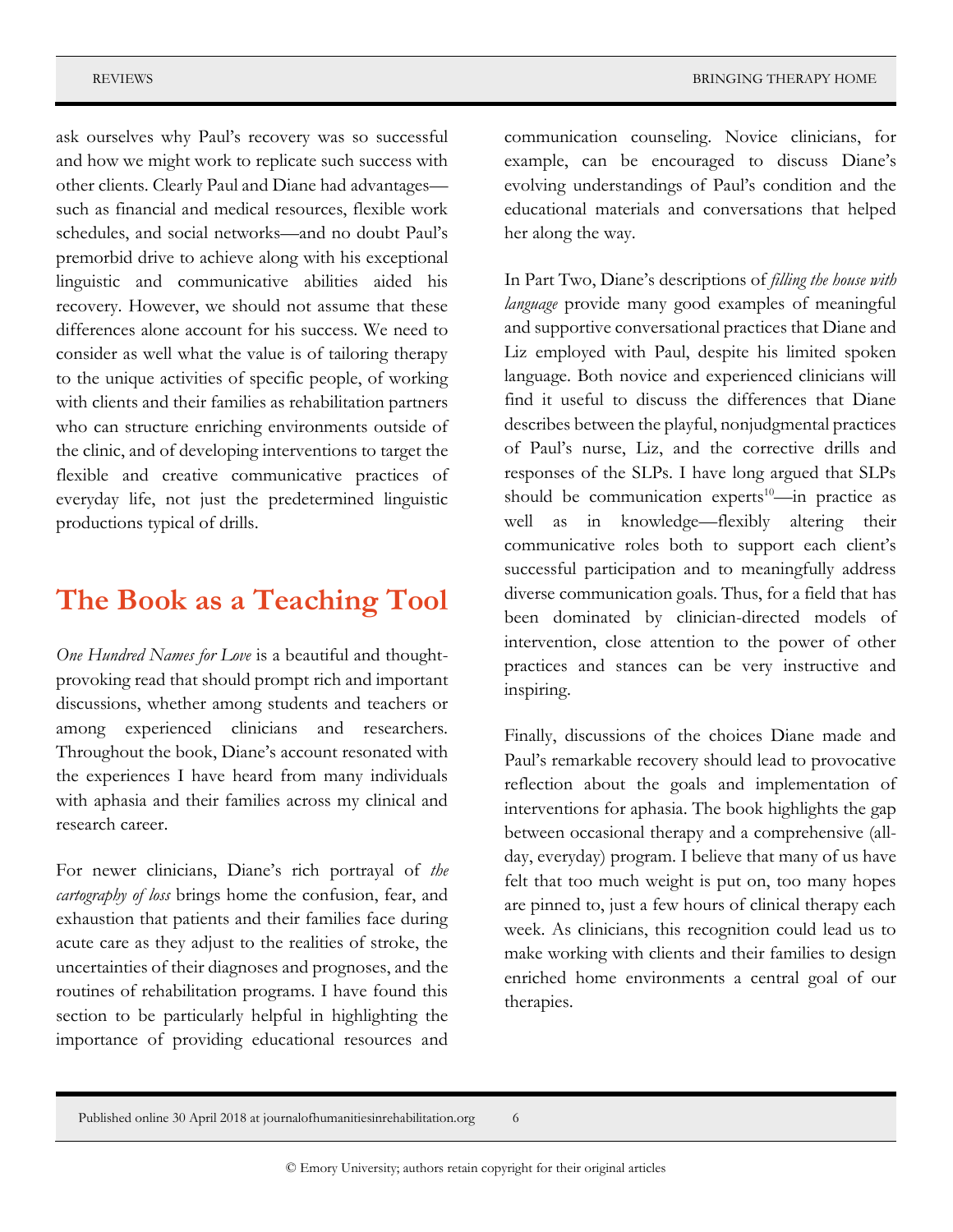#### **Conclusion**

*A Hundred Names for Love —*a finalist for the 2011 National Book Critics Circle Award and the 2012 Pulitzer Prize—offers a wonderfully nuanced and insightful narrative of aphasia and life. Ackerman's detailed accounts of how—and how successfully—she created a rich environment to support Paul's ongoing recovery can also serve as an inspiration for clinicians, clients, and their families to work out creative ecologies for learning through life after brain damage.

#### **R E F E R E N C E S**

- 1. Ackerman D. One Hundred Names for Love: A Stroke, a Marriage, and the Language of Healing. New York: Norton; 2011.
- 2. Ackerman D. An Alchemy of Mind: The Marvel and Mystery of the Brain. New York: Scribner; 2004.
- 3. LeFevre KB. Invention as a Social Act. Carbondale, IL: Southern University Press; 1987.
- 4. John-Steiner V. Creative Collaboration. Oxford, UK: Oxford University Press; 2000.
- 5. West P. The Shadow Factory. Santa Fe, NM: Lumen; 2008.
- 6. Luria AR. The Man with a Shattered World: The History of a Brain Wound. New York: Basic Books; 1972.
- 7. Sacks O. The Man who Mistook his Wife for a Hat. New York: Harper & Row; 1970.
- 8. Geertz C. The Interpretation of Cultures: Selected Essays. New York: Basic Books; 1973.
- 9. Hengst JA, Devanga S, Mosier H. Thin vs. thick description: analyzing representations of people and their life worlds in the literature of Communication Sciences and Disorders (CSD). Am J Speech Lang Pathol. 2015;24:S838-S853.
- 10. Hengst JA, Duff MC. Clinicians as communication partners: developing a mediated discourse elicitation protocol. Topics Lang Disord. 2007;27(1):37-49.
- 11. Hengst JA, Duff MC, Dettmer A. Rethinking repetition in therapy: repeated engagement as the social ground of learning. Aphasiology. 2010;24(6-8):887-901.

#### **N O T E S**

<span id="page-6-0"></span>[\[i\]](#page-0-0) [http://www.dianeackerman.com](http://www.dianeackerman.com/)

<span id="page-6-1"></span>[\[ii\]](#page-0-1) All quotations with page numbers are from Ackerman's *One Hundred Names for Love*. 1

<span id="page-6-2"></span>[\[iii\]](#page-0-2) See videos of Diane Ackerman and Paul West describing their experiences with his aphasia at: [http://www.dianeackerman.com/one-hundred](http://www.dianeackerman.com/one-hundred-names-for-love-by-diane-ackerman)[names-for-love-by-diane-ackerman](http://www.dianeackerman.com/one-hundred-names-for-love-by-diane-ackerman)

<span id="page-6-3"></span>[\[iv\]](#page-2-0) This approach stands in stark contrast both to cultural myths that see writing as a solitary activity and to clinical models that equate writing primarily with orthographic coding processes. It is important to recognize that assisted writing, such as described here, is actually quite typical. Indeed, it is well documented that many authors have complex supports for their writing including talking through ideas with collaborators, using others to take dictation, and engaging in collaborative writing/editing across multiple drafts. See for example, discussions by Karen Burke LeFevre<sup>3</sup> and Vera John-Steiner.<sup>4</sup>

<span id="page-6-4"></span>[\[v\]](#page-2-1) See p. 311 for the full list of 100 pet names that gave the book its title. See also a video of Diane Ackerman reading from and reflecting on this section of the book, at: [http://www.dianeackerman.com/one-hundred](http://www.dianeackerman.com/one-hundred-names-for-love-by-diane-ackerman)[names-for-love-by-diane-ackerman](http://www.dianeackerman.com/one-hundred-names-for-love-by-diane-ackerman)

Published online 30 April 2018 at journalofhumanitiesinrehabilitation.org 7